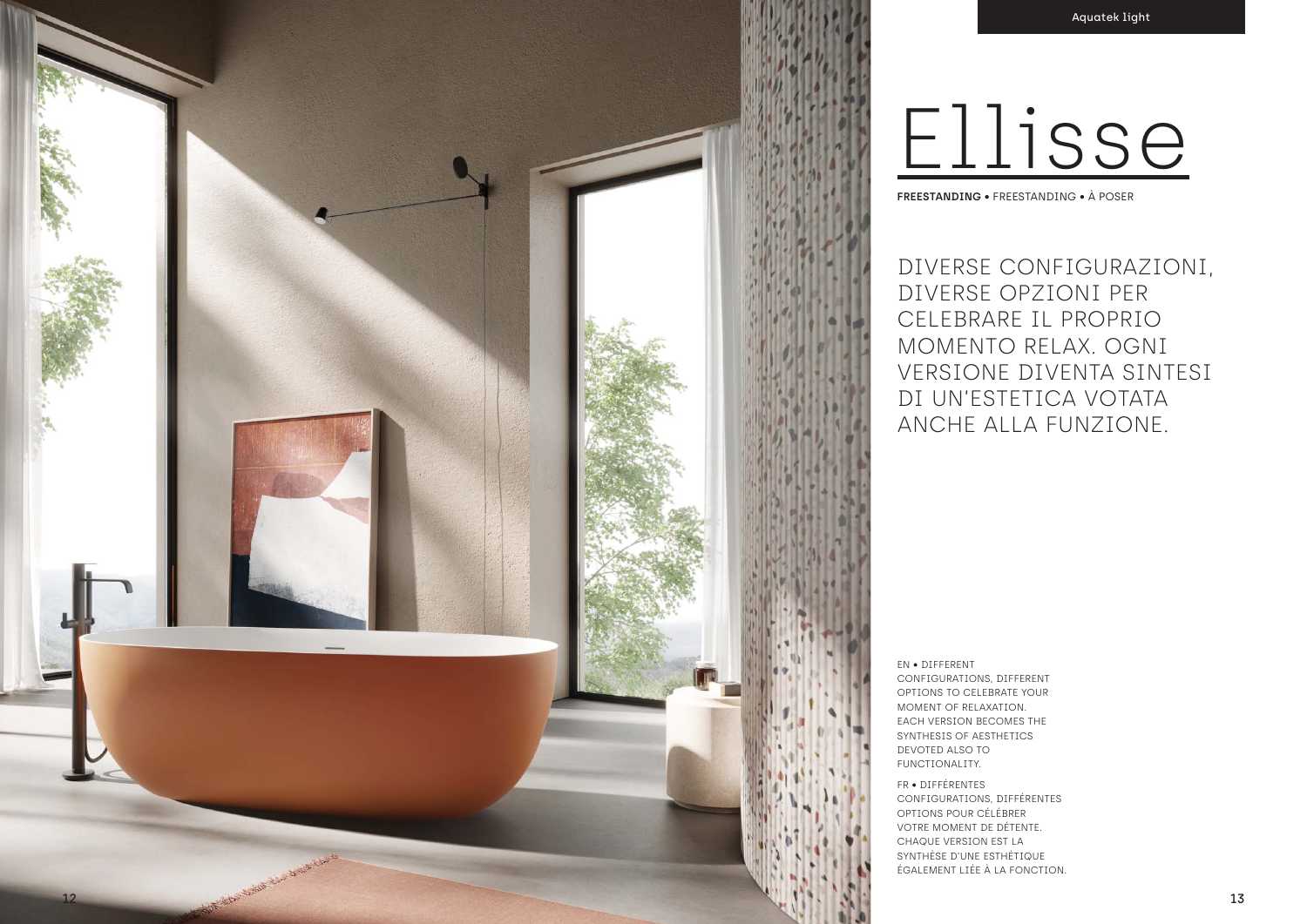### Ellisse • Freestanding



"Troppo pieno" integrato nella vasca, versione disponibile con piletta "up & down" Bathtub with built-in overflow and "Up&Down" waste Baignoire avec trop-plein intégré. Version disponible avec bonde de vidage « up & down »

### AQUATEK LIGHT Disponibile in Aquatek light in finitura Bianco opaco e solo esternamente nei colori laccati opachi come da campionario Ideagroup e RAL. Finitura coperchio piletta Bianco opaco

- Available in Aquatek light, matt Bianco finish and on outer side only in any of the Ideagroup and RAL range of matt lacquered finishes. Waste cover finish in Bianco matt
	-
- extérieurement dans les finitions laquées mates du nuancier Ideagroup et RAL.

Disponible en Aquatek light dans la finition Bianco mat et seulement Finition bouchon de vidage en Bianco mat



Esterno vasca finitura Grigio Seta opaco Bathtub outer side in matt Grigio Seta finish Côté externe baignoire en finition Grigio Seta mat



### **DIMENSIONI** • DIMENSIONS • DIMENSIONS



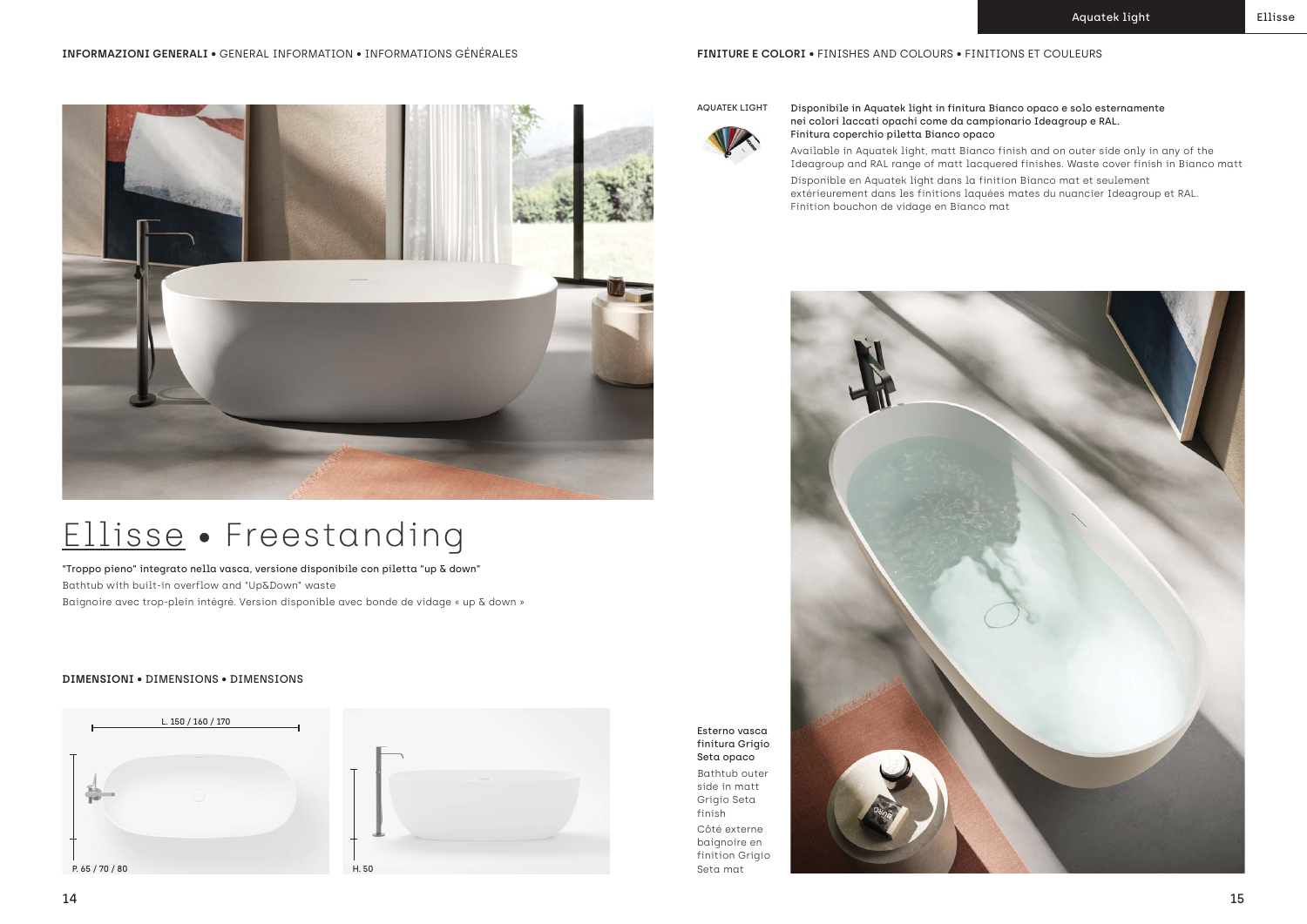

## Ellisse CON MURETTO . WITH LOW WALL . AVEC MURET

DIVERSE CONFIGURAZIONI, DIVERSE OPZIONI PER CELEBRARE IL PROPRIO MOMENTO RELAX. OGNI VERSIONE DIVENTA SINTESI DI UN'ESTETICA VOTATA ANCHE ALLA FUNZIONE.

EN . DIFFERENT CONFIGURATIONS, DIFFERENT OPTIONS TO CELEBRATE YOUR MOMENT OF RELAXATION. EACH VERSION BECOMES THE SYNTHESIS OF AESTHETICS DEVOTED ALSO TO FUNCTIONALITY.

FR · DIFFÉRENTES CONFIGURATIONS, DIFFÉRENTES OPTIONS POUR CÉLÉBRER VOTRE MOMENT DE DÉTENTE. CHAQUE VERSION EST LA SYNTHÈSE D'UNE ESTHÉTIQUE ÉGALEMENT LIÉE À LA FONCTION.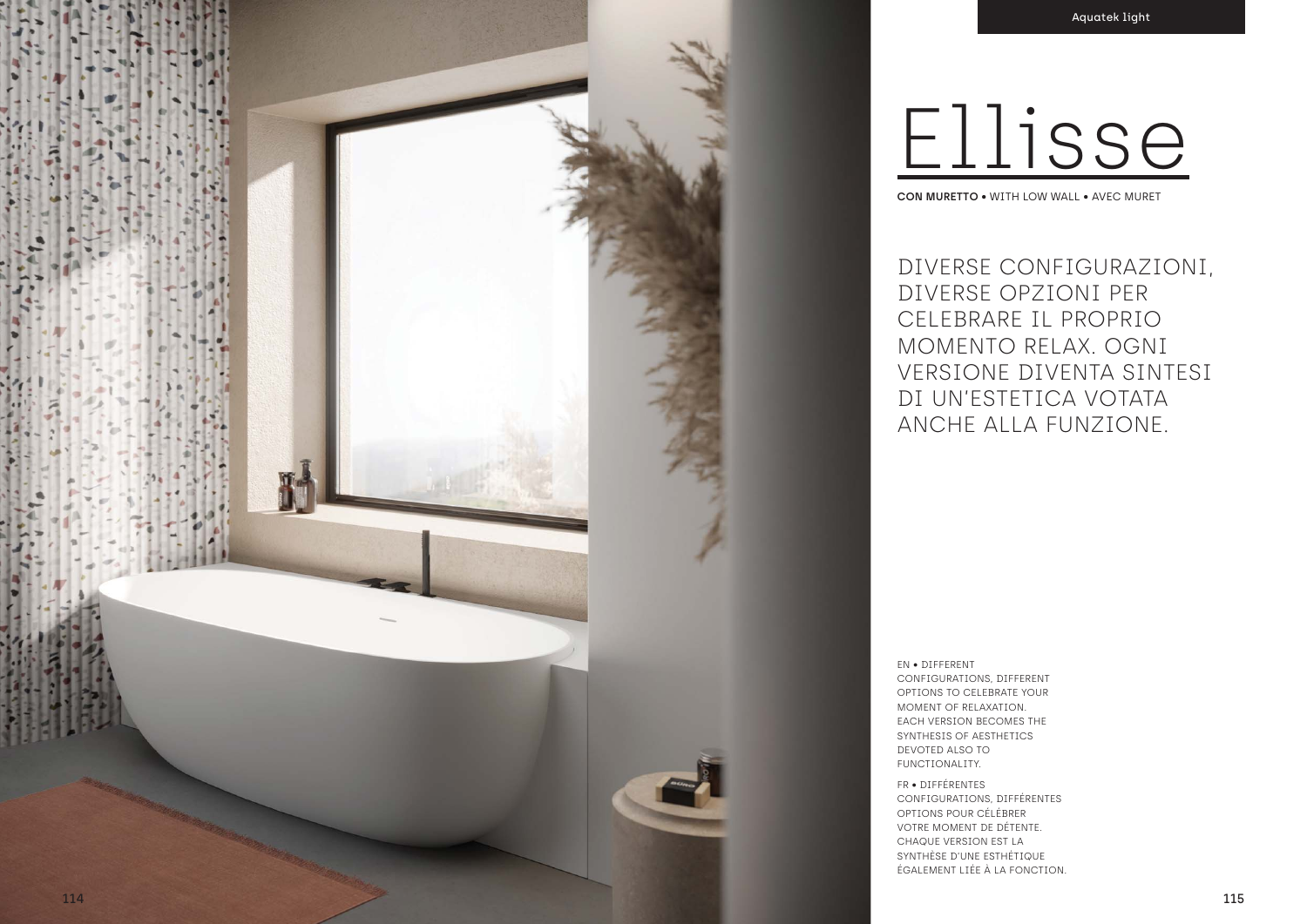

"Troppo pieno" integrato nella vasca, versione disponibile con piletta "up & down" Bathtub with built-in overflow and "Up&Down" waste Baignoire avec trop-plein intégré. Version disponible avec bonde de vidage « up & down »



Versione centro parete • Wall centre version • Modèle centre mur



**DIMENSIONI** • DIMENSIONS • DIMENSIONS Versione ad angolo (Dx-Sx) • Corner version (R-L) • Modèle d'angle (D-G)

## Ellisse • Con muretto



Versione in nicchia • Niche version • Modèle en niche